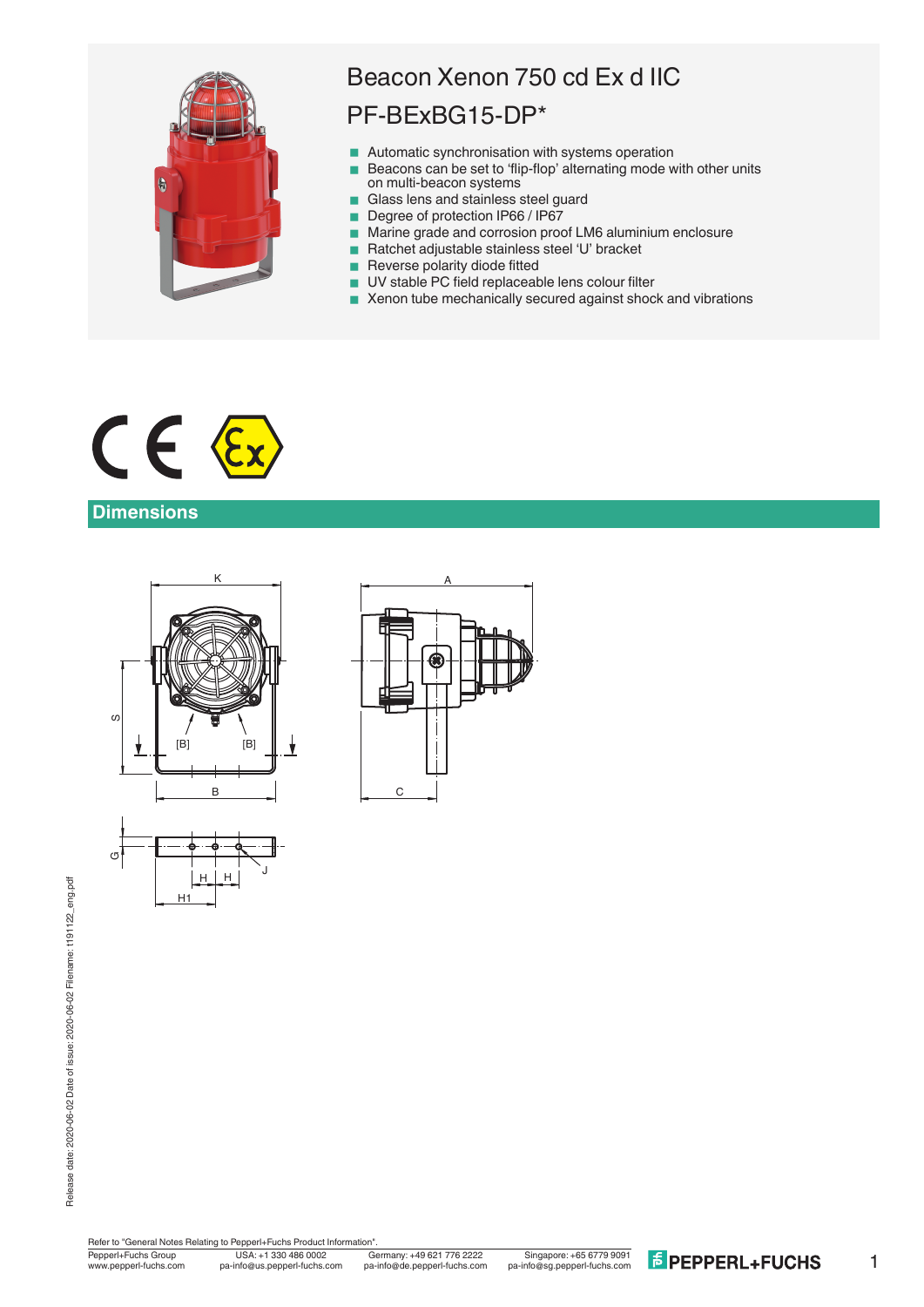# Beacon Xenon 750 cd Ex d IIC **PE-BEXBG15-DP**\*

Dimension values see data table.

Image and drawing are generic for this device type and may deviate from the specific variant.

| Legend   |                                              |
|----------|----------------------------------------------|
| A        | Height                                       |
| B        | Width                                        |
| C        | Depth                                        |
| G        | Mounting holes distance                      |
| H        | Mounting holes distance                      |
| H1       | Mounting holes distance from edge of bracket |
| J        | Mounting holes diameter                      |
| K        | Maximum outer dimension with bracket         |
| K1       | Maximum outer dimension with horn            |
| S        | Depth of mounting bracket                    |
| [A]  [B] | Cable entry faces                            |

#### **Technical Data**

| <b>Electrical specifications</b>         |                                                                                   |
|------------------------------------------|-----------------------------------------------------------------------------------|
| Operating voltage                        | 240 V AC, 115 V AC, 24 V DC, further on request                                   |
| <b>Terminal capacity</b>                 | $0.5$ 2.5 mm <sup>2</sup>                                                         |
| Line monitoring                          | blocking diode included<br>EOL resistors (AC) or diodes (DC) available on request |
| Function                                 | flashing beacon                                                                   |
| Lens color                               | red, amber, blue, green, further on request                                       |
| Energy                                   | 15J                                                                               |
| Flash rate                               | $1$ Hz                                                                            |
| Luminous intensity, peak, calculated     | 1500000 cd, calculated from energy                                                |
| Luminous intensity, peak, measured       | 99106 cd, measured according to I.E.S.                                            |
| Effective luminous intensity, calculated | 750 cd, calculated from energy                                                    |
| Effective luminous intensity, measured   | 468 cd, measured according to I.E.S.                                              |
| Illuminant, type                         | xenon tube                                                                        |
| Illuminant, life                         | Luminous intensity reduced to 70% after 5 million flashes                         |
| <b>Mechanical specifications</b>         |                                                                                   |
| Degree of protection                     | IP66/IP67                                                                         |
| Cable entry face B                       |                                                                                   |
| M <sub>20</sub> quantity                 | $\overline{2}$                                                                    |
| M <sub>20</sub> type                     | metric ISO pitch 1.5 mm                                                           |
| M <sub>20</sub> info                     | Stopping Plug 1x brass nickel-plated                                              |
| Material                                 |                                                                                   |
| Enclosure                                | Aluminum LM6                                                                      |
| Finish                                   | chromated, powder coated RAL 3000 (red)                                           |
| Mounting bracket                         | stainless steel 1.4301 / AISI 304                                                 |
| Mass                                     | DC: 2.45 kg, AC: 2.75 kg                                                          |
| <b>Dimensions</b>                        |                                                                                   |
| External dimension (A)                   | 246 mm                                                                            |
| External dimension (B)                   | 153.6 mm                                                                          |
| External dimension (C)                   | 100 mm                                                                            |
| Mounting holes distance (G)              | 12.5 mm                                                                           |
| Mounting holes distance (H)              | 30 mm                                                                             |
| Mounting holes distance (H1)             | 76.8 mm                                                                           |
| Mounting holes diameter (J)              | 7 mm                                                                              |
| Depth mounting frame (S)                 | 145 mm                                                                            |
| Maximum external dimension (K)           | 165 mm                                                                            |
| Grounding                                | external grounding bolt M5                                                        |

Refer to "General Notes Relating to Pepperl+Fuchs Product Information".

Release date: 2020-06-02 Date of issue: 2020-06-02 Filename: t191122\_eng.pdf

Release date: 2020-06-02 Date of issue: 2020-06-02 Filename: t191122\_eng.pdf